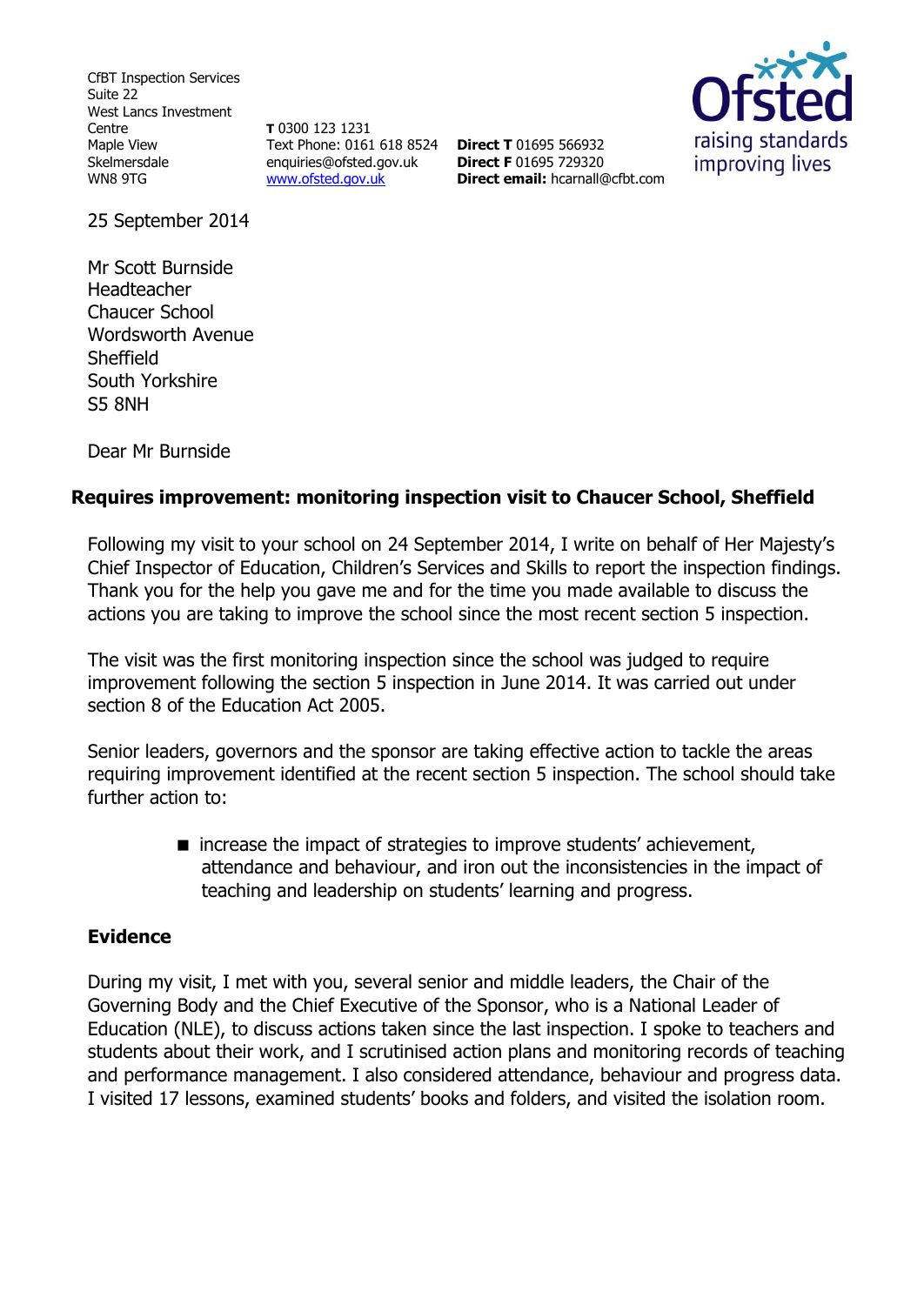

## **Context**

Since the section 5 inspection several teachers have left the school. Replacements have been appointed in each case. The leadership team has been restructured and extended.

### **Main findings**

There is a collective ambition and clarity of purpose that permeates the academy. However, the academy's leaders are pragmatic enough to recognise the magnitude of the task they face to get the school to good within the prescribed timescales. Modest and inconsistent indicators of improvement in the school's work are apparent.

Leadership has been reorganised and distributed more widely and staff feel empowered to drive improvement in their respective areas. Systems for assessing, monitoring, evaluating and supporting the improvement of staff performance are rigorous and showing initial signs of driving up quality and standards in both delivery, and outcomes for students. The bar is being raised in terms of expectations and a coaching and training model is being used to help underpin the successful implementation of the academy's strategic improvement plan.

It is clear from observing lessons, examining students' books and talking to them and their teachers that there is a focus on raising student aspirations and staff expectations of what students are capable of. I saw examples where these aims dovetailed well and students' learning and progress was very effective. However, this was counter-balanced by less successful examples where students' achievement was inhibited by: a lack of engagement; weak marking and feedback; work that was too easy and/or not progressively challenging; and time being wasted because students were not clear about what was expected of them.

Attendance, persistent absence and truancy levels remain significant challenges for the academy, although there has been pleasing improvement so far this term. The same is true of the volumes of exclusions, and referrals to the isolation room. However, there remains significant room for further improvement. Students were courteous and disciplined on the whole, suggesting some early impact of the behaviour improvement strategies in place.

Inspection evidence, 2014 examination results and the academy's latest progress data show some unevenness in terms of students' achievement in subjects and Key Stages. Mathematics, humanities, languages and science, remain weaker performing subjects at Key Stage 4 with major improvement a non-negotiable for 2015. The picture is better in Key Stage 3 but the big challenge for the academy is to ensure everyone, especially disadvantaged students, who currently lag behind, consistently make good or better progress in every subject.

Governors are well-qualified to strategically influence, challenge and support the academy's improvement and do so shrewdly. Their ambition is tempered by a realism and recognition the academy's journey to good is in its infancy. Academy action plans are fit for purpose.

Ofsted may carry out further visits and, where necessary, provide further support and challenge to the academy until its next section 5 inspection. In the meantime, the academy should email a termly progress report to me.